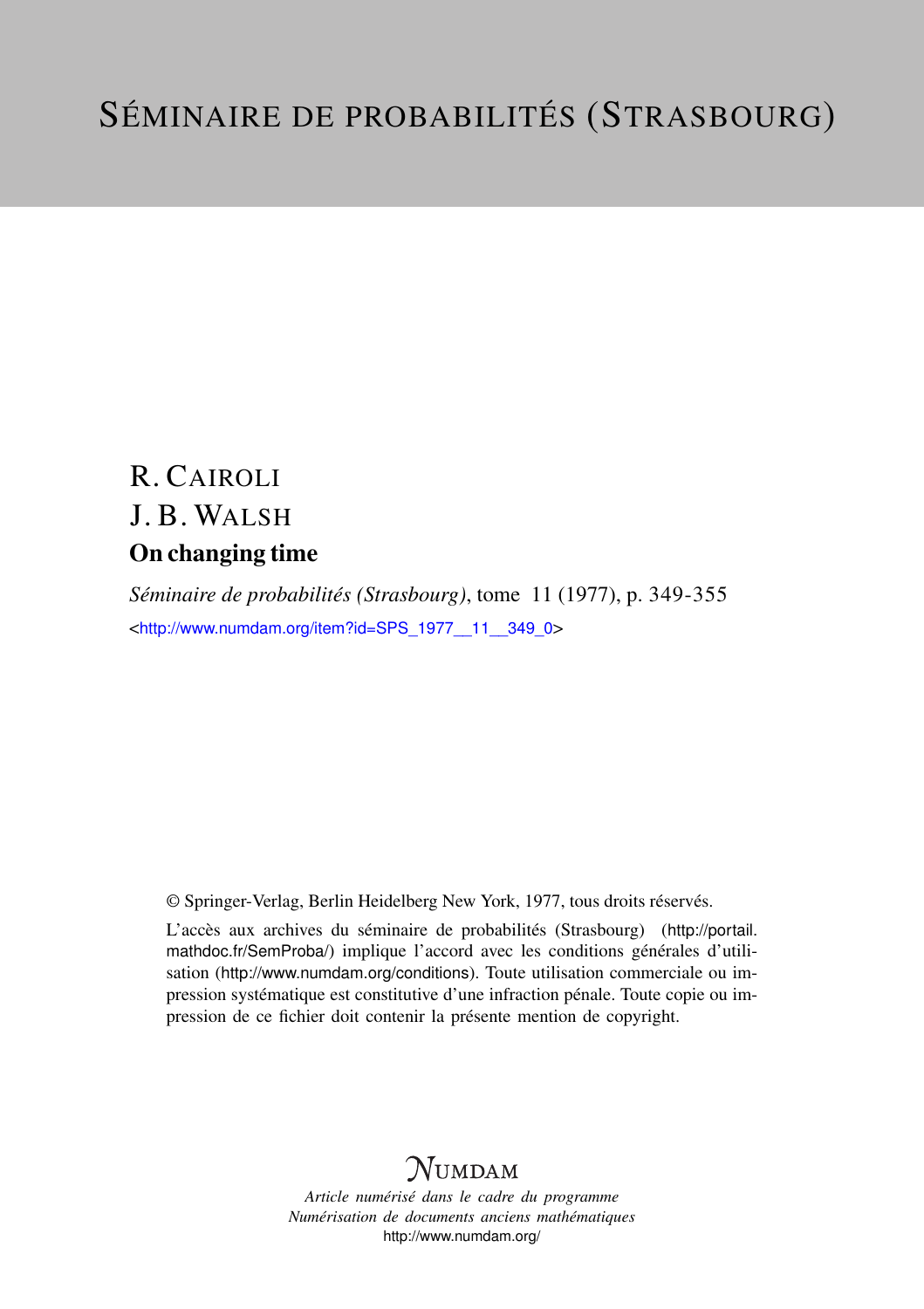## Université de Strasbourg Séminaire de Probabilités (1976/77

ON CHANGING TIME

by R. Cairoli and J.B. Walsh

Meyer's section theorem, Skorohod's embedding theorem, and a number of time-change theorems are all aspects of a fundamental principle underlying general theory of processes, to wit : there is a stopping time which will do almost anything one wants it to do\*).

The corresponding principle for multiparameter processes operates only at a much-reduced level. It is not that there is any lack of stopping times. To the contrary, there is a great, even confusing, number of analogous objects. It is just that, by and large, they are of limited usefulness. We propose to illustrate one of these limits in this note.

In two-dimensional time, one analogue (there are others) of Brownian motion is the Brownian sheet  $\{W_{s,t}, (s,t) \in \mathbb{R}_+^2\}$ , which is characterized by the fact that it is a zero-mean Gaussian process with covariance function  $\gamma(s,t;u,v)$  =  $(s\wedge u)(t\wedge v)$ .

Question : can a given two-parameter martingale be timechanged into a Brownian sheet ?

The answer to this in the one-parameter case, given by the Dubins-Schwarz theorem, is "yes", and the time-change can

\*) Thus, while one can't find a stopping time which will boil an egg, he can find one which will keep the egg from being hard boiled.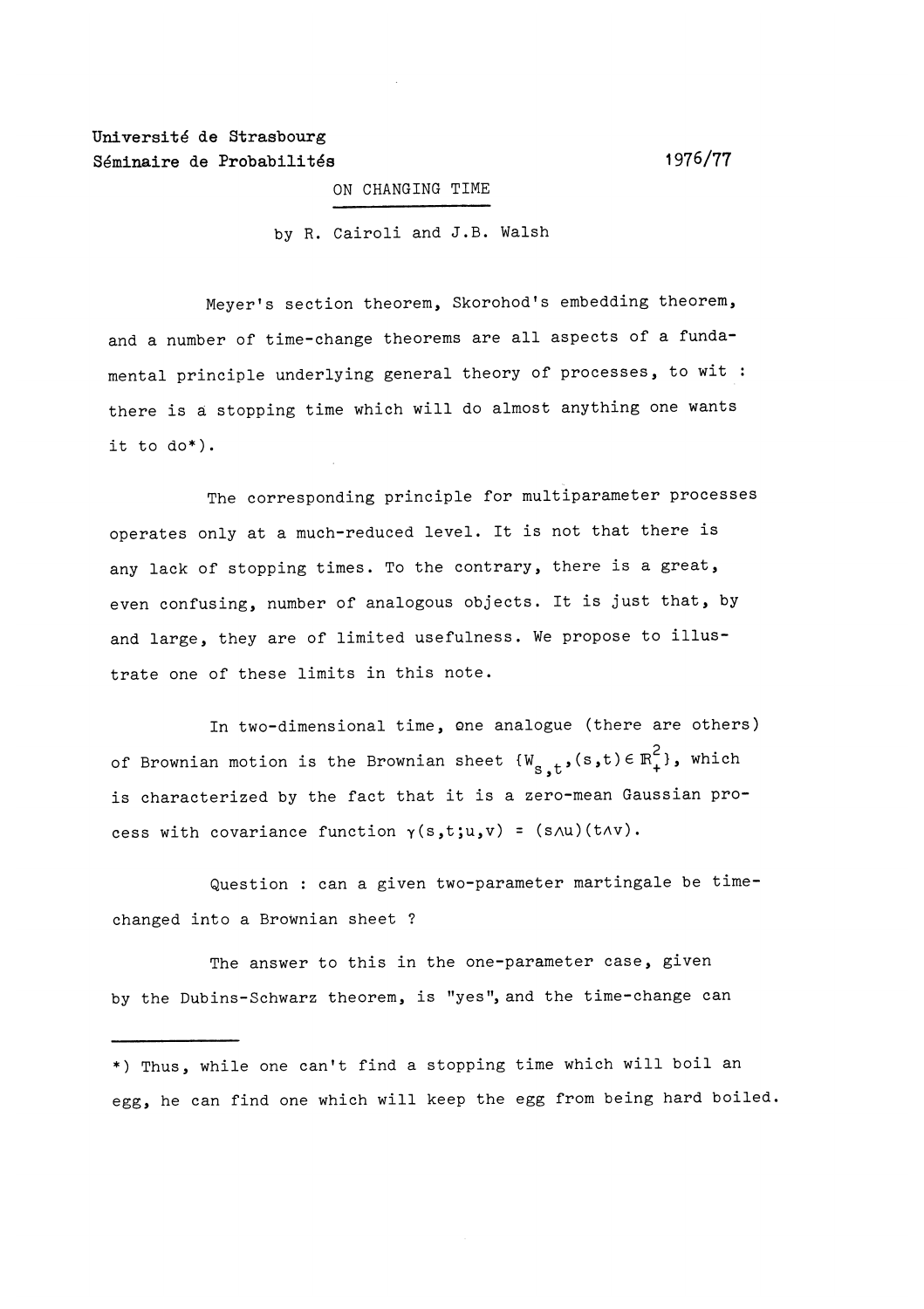be constructed as follows. Let  ${M_t, t \in \mathbb{R}_+}$  be a continuous martingale with unbounded paths and let  $\langle M \rangle_t$  be the continuous increasing process, with <M><sub>0</sub> = o, for which  $M_t^2$  - <M><sub>t</sub> is a martingale. If  $T_t = inf\{s: \langle M \rangle_s > t\}$  is the inverse of  $\langle M \rangle_t$ , then  $\{M_{T_t}, t \in \mathbb{R}_+\}$ is a Brownian motion.

Notice that the time-change depends only on the increasing process. Thus, to make our question more specific, we ask if a given two-parameter martingale can be transformed into a Brownian sheet via a time-change which depends only on the increasing process < $M>$ <sub>S.t</sub>. (See [1] for a discussion of the increasing process associated with a two-parameter martingale.)

~ We will see that the answer to this question is "no", even if we restrict ourselves to strong martingales  $[1]$ .

Let 
$$
\{W_{s,t}, (s,t) \in \mathbb{R}_+^2\}
$$
 be a Brownian sheet, let  
\n
$$
\phi(s,t) = \begin{cases}\n1 & \text{if } st \leq 1, \\
2 & \text{if } st > 1,\n\end{cases}
$$

and define

(1) 
$$
M_{s,t} = \iint_{0}^{t} \phi(u,v) dW_{u,v}.
$$

M is a strong martingale with increasing process

st

(2) 
$$
\langle M \rangle_{S,t} = \iint_{00}^{st} \phi^2(u,v) du dv.
$$

This process is deterministic, so that any time-change depending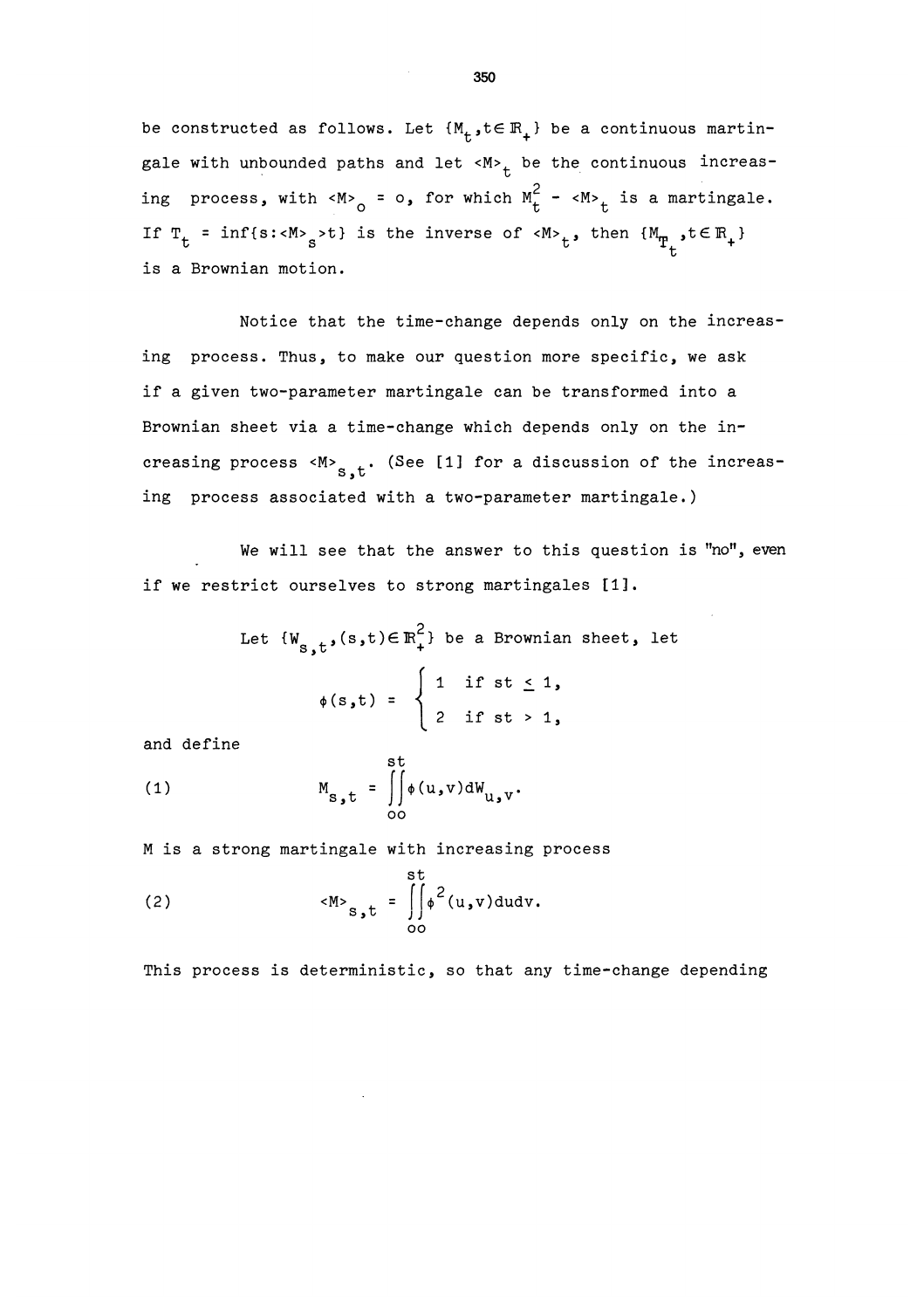only on it must be deterministic, i.e. of the form  $(s,t)$ + $r(s,t)$ , where I is a fixed mapping of  $\mathbb{R}^2$  onto itself. Thus, the problem reduces to the simpler, but still not quite trivial, one of finding a mapping r of the positive quadrant onto itself such that  $\{M_{\Gamma(s,t)},(s,t)\in\mathbb{R}_+^2\}$  is a Brownian sheet.

Some notation : S will denote the open quadrant  ${(s,t):s>0,t>0}, H_c$  and  $S_c$  the sets  ${(s,t)\in S: st = c}$  and  ${(s,t)\in S: st \le c}$  respectively  $(c > o)$ . We say  $(s,t) \prec (u,v)$ if  $s \le u$  and  $t \le v$ . When we write z $a^t$  and zvz' for elements of  $\mathbb{R}^2$ , we mean the inf and sup respectively relative to the partial order " $\langle$ ". Since all the processes we consider vanish on the axes, we need only consider mappings on the open set S. A mapping  $\Gamma$  of S onto itself is order-preserving if, for z,z'ES,  $z \lt z'$  if and only if  $\Gamma(z) \lt \Gamma(z')$ . An order-preserving map is necessarily one-to-one.

If we speak about a martingale without indicating the  $\sigma$ -fields, it is understood that the natural  $\sigma$ -fields are intended.  $\mathcal{F}_{\sigma}$  will always refer to the  $\sigma$ -fields generated by W, suitably completed. These fields satisfy the conditional independence hypothesis (F4) of [1]:

(F4) For each  $(s,t)\in \mathbb{R}^2_+$ , the fields  $\mathcal{F}_{s}$ , and  $\mathcal{F}_{s,t}$ are conditionally independent given  $\mathcal{F}_{S-t}$ .

Lemma 1. Let  $\Gamma$  and  $\Gamma'$  be order-preserving mappings of S onto itself. If  $\Gamma(z) = \Gamma'(z)$  for each z in some H<sub>c</sub>, then  $\Gamma = \Gamma'$ .

351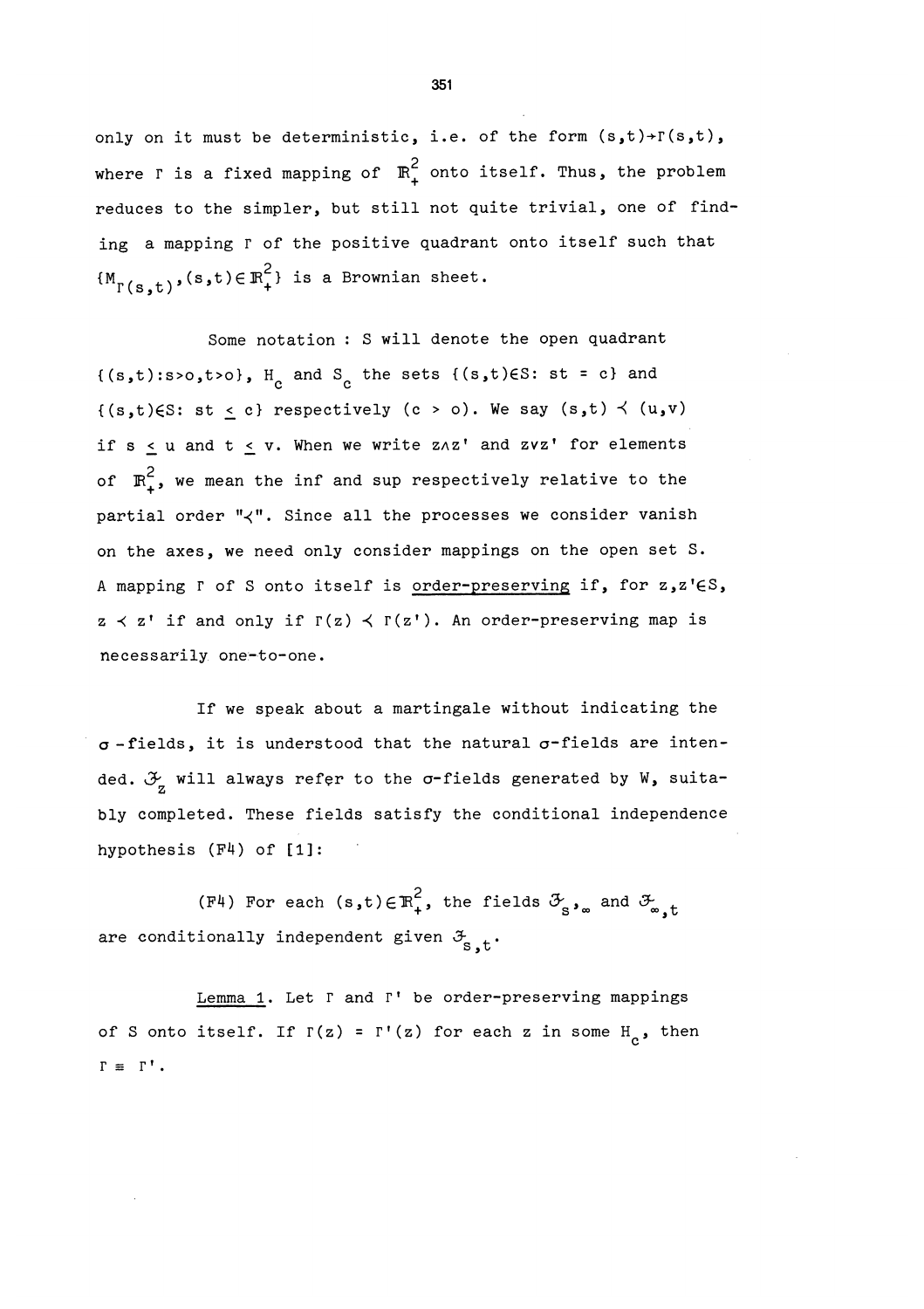Proof. If z $\epsilon$ S, there are unique  $z_1$ ,  $z_2 \epsilon$ H<sub>c</sub> such that either  $z = z_1 \vee z_2$  or  $z = z_1 \wedge z_2$ . If, for instance,  $z = z_1 \vee z_2$ , then  $\Gamma(z) = \Gamma(z_1 \vee z_2) = \Gamma(z_1) \vee \Gamma(z_2)$ , since  $\Gamma$  preserves order. But this equals  $\Gamma'(\mathbf{z}_1)\vee\Gamma'(\mathbf{z}_2) = \Gamma'(\mathbf{z}_1\vee\mathbf{z}_2) = \Gamma'(\mathbf{z}).$ 

Lemma 2. Let  $\{X_{p}, \mathcal{G}_{p}, z \in S\}$  be a martingale whose  $\sigma$ -fields  $\mathcal{G}_z$  satisfy (F4), and such that P{X<sub>z</sub> = X<sub>z</sub>,} < 1 if z  $\neq$  z'. Then

(3) 
$$
E\{X_{z}, |X_{z}\} = X_{z} \text{ if and only if } z \prec z'.
$$

Proof. Note that

(4) 
$$
E{X_{z}, |X_{z}|} = E{E{X_{z}, |G_{z}| |X_{z}} = E{X_{z \wedge z}, |X_{z}|}
$$

where we have used (F4) to get the second equality. Suppose  $E{X_{z}$ ,  $X_{z}} = X_{z}$ . Then

$$
(5) \qquad \qquad X_{Z} = E\{X_{Z\wedge Z}, |X_{Z}\}.
$$

On the other hand,  $z \wedge z'$  and X is a martingale, so

$$
(6) \t\t xZAZ' = E{XZ | XZAZ' }.
$$

By p.314 of [2], (5) and (6) together imply that  $X_{Z} = X_{ZAZ}$ . If follows that  $z = z \wedge z'$ , so that  $z \prec z'$ . This establishes (3) in one direction. The other direction is clear, so we are done.

Lemma 3. Let  $\{X_{z}, \mathcal{J}_{z}, z \in S\}$  be a martingale with the property that  $P\{X_{z} = X_{z} \}$  < 1 if  $z \neq z'$ . Let  $\Gamma$  be a mapping of S onto itself and set  $Y_{Z} = X_{\Gamma(z)}$ . If  ${Y_{Z}}$ ,  $z \in S$  is a martingale with the same property and whose natural  $\sigma$ -fields satisfy (F4),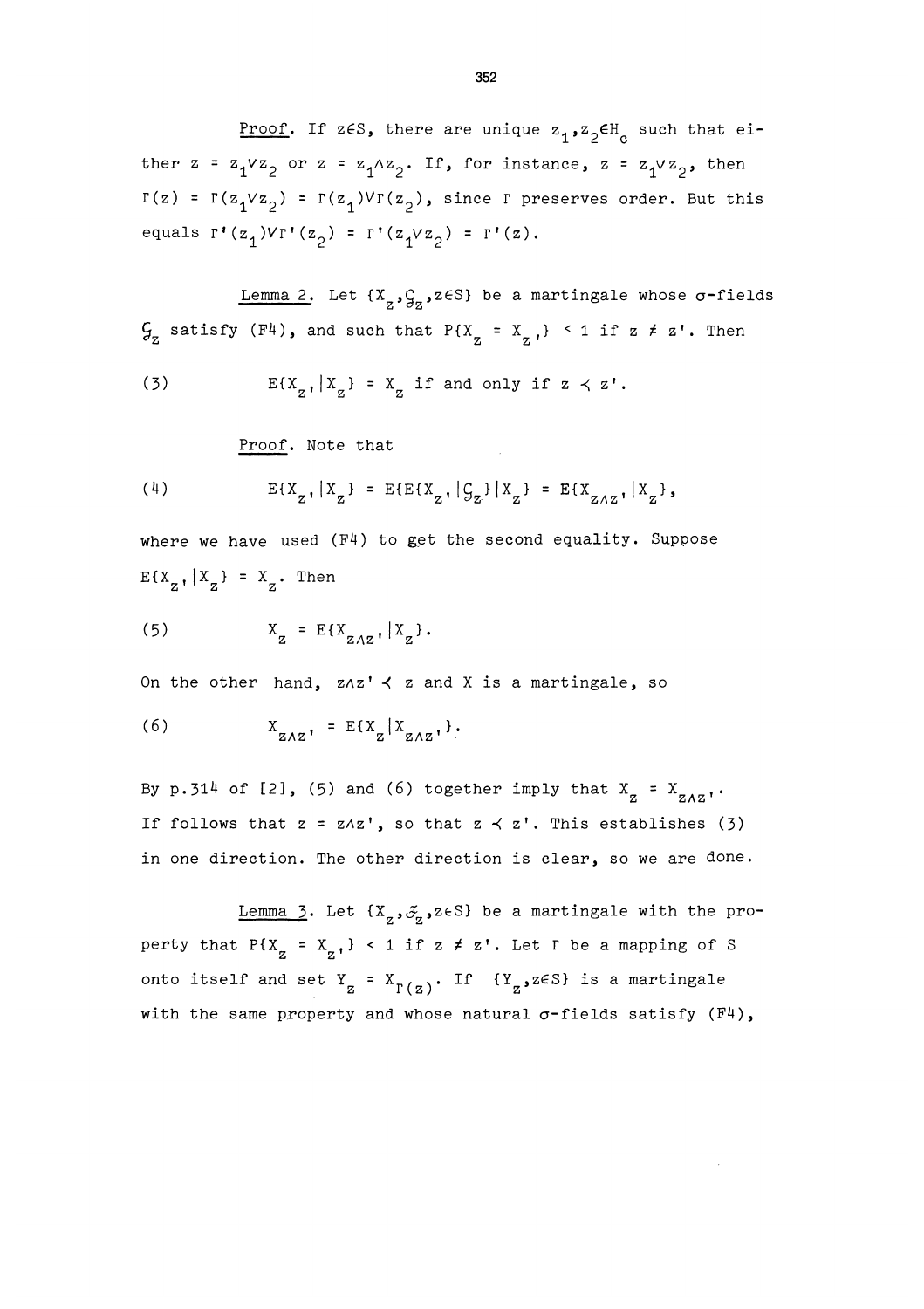then  $\Gamma$  is order-preserving.

Proof. We apply Lemma 2 to both X and Y :  $E{Y_{\sigma}, |Y_{\sigma}} = Y_{\sigma}$  if and only if  $z \prec z'$ ,

and

$$
E\{X_{\Gamma(z^*)}|X_{\Gamma(z)}\} = X_{\Gamma(z)} \text{ if and only if } \Gamma(z) \prec \Gamma(z^*).
$$

It follows that

 $z \leq z'$  if and only if  $\Gamma(z) \leq \Gamma(z')$ .

Remarks. 1) The mapping  $r(s,t) = (st,t)$  is not orderpreserving, even though  $\{W_{\Gamma(z)}, z \in S\}$  is a martingale. Its natural 6-fields do not satisfy (F4), however.

2) Lemmas 1-3 have been stated for the-parameter set S for simplicity. They hold, with no change in proof, if the parameter set is some  $S_{\alpha}$ .

<u>Lemma 4</u>. Let S<sub>∞</sub> = S and let  $\mathbb{G}_{\alpha}$  (o < c  $\leq$  ∞) be the group of all mappings  $\Gamma$  of  $S_c$  onto itself which have the property that  $\{W_{\Gamma(z)}, z \in S_c\}$  is a Brownian sheet. Then  $G_c$  is generated by the mappings

 $\Gamma_{\lambda}$  :  $\Gamma_{\lambda}(s,t) = (\lambda s, \frac{t}{\lambda}) (\lambda > 0)$  and  $\Gamma_{+}$  :  $\Gamma_{+}(s,t) = (t,s)$ 

on  $S_{\alpha}$ , and, consequently, each of its elements can be uniquely extended to an element of  $\mathbb{G}_{n}$ .

Proof. Let G be the group generated by the mappings

353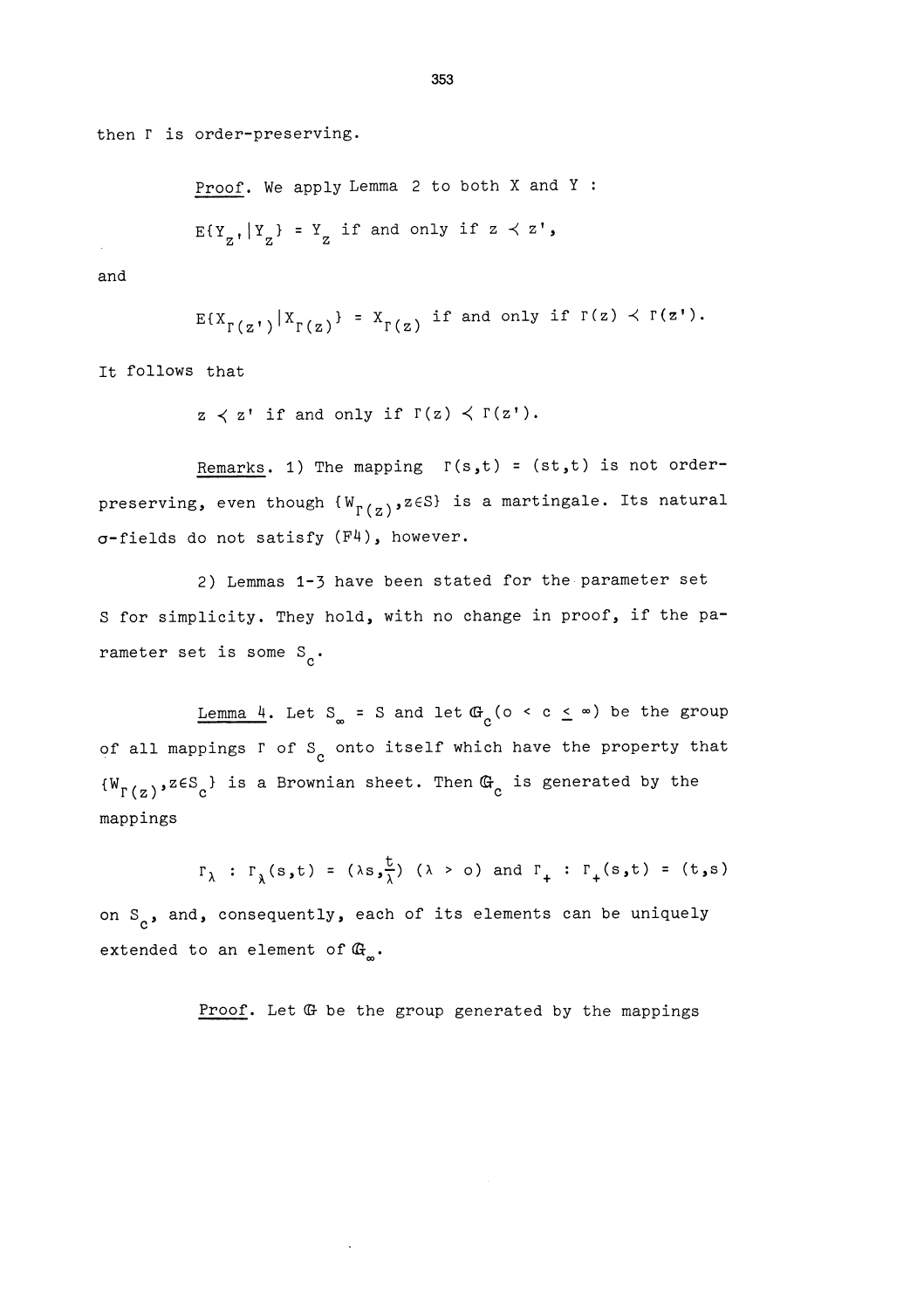$\Gamma_{\lambda}$  and  $\Gamma_{+}$  on S<sub>c</sub>. W is a Gaussian process with covariance function  $\gamma(s,t;u,v)$  = (s $\land u$ )(t $\land v$ ). A mapping  $\Gamma$  is in  $@_{c}$  if and only if it leaves  $\gamma$  invariant on  $S_c$ .  $\Gamma_\lambda$  and  $\Gamma_+$  do this, so  $\mathbb{G} \subset \mathbb{G}_c$ . We must show that  $\mathbb{G}_c \subset \mathbb{G}$ . If  $r \in \mathbb{G}_c$ ,  $\Gamma$  preserves order (Lemma 3, remark 2) and is determined by its action on any one of the  $H_{c}$ , (c' $\leq c$ , c' $\lt \infty$ ) (Lemma 1). Furthermore,  $\Gamma(H_{c}) = H_{c}$ , since, if  $\Gamma(s,t) = (s',t')$ ,

 $st = \gamma(s,t;s,t) = \gamma(s',t';s',t') = s't'.$ 

Suppose for simplicity that  $H_1 \subset S_c$ . Let o < a < b, so that  $(a, \frac{1}{a})$  and  $(b, \frac{1}{b})$  are distinct points of  $H_1$ . Let their images be  $(a^*, \frac{1}{a^*})$  and  $(b^*, \frac{1}{b^*})$  respectively. Since  $\gamma$  is invariant under  $\Gamma$ ,

(7) 
$$
(a \wedge b) (\frac{1}{a} \wedge \frac{1}{b}) = (a' \wedge b') (\frac{1}{a'} \wedge \frac{1}{b'})
$$
.

There are two cases, according to whether  $a' \le b'$  or  $b' \le a'$ . Case 1 : a' < b'. In this case, (7) says that  $\frac{a}{b} = \frac{a'}{b'}$ , so that, if  $\lambda = \frac{a'}{a}$ ,  $\Gamma(a,\frac{1}{a}) = \Gamma_{\lambda}(a,\frac{1}{a})$  and  $\Gamma(b,\frac{1}{b}) = \Gamma_{\lambda}(b,\frac{1}{b})$ . It is not hard to verify that if z is a third point of  $H_1$ ,  $\Gamma(z) = \Gamma_{\chi}(z)$ , so that  $\Gamma = \Gamma_{\lambda}$  on  $H_{1}$ , and hence, since  $\Gamma$  is determined by its action on  $H_1$ , on all of  $S_a$ .

Case 2 : b' < a'. Then (7) implies that  $\frac{a}{b} = \frac{b'}{a'}$ , so that, if  $\lambda$  = aa', b' =  $\lambda \frac{1}{b}$ . Thus  $\Gamma(a,\frac{1}{a})$  =  $\Gamma_{\lambda} \Gamma_{+}(a,\frac{1}{a})$  and  $\Gamma(b,\frac{1}{b})$  =  $\Gamma_{\lambda} \Gamma_{+}(b,\frac{1}{b})$ . It then follows as in case 1 that  $\Gamma = \Gamma_{\lambda} \Gamma_{+}$  on  $S_{c}$ , and hence that **rect.** 

We can now come to the point. Lemmas  $1$ ,  $3$  and  $4$  show us that we have very few deterministic time-changes at our disposal,